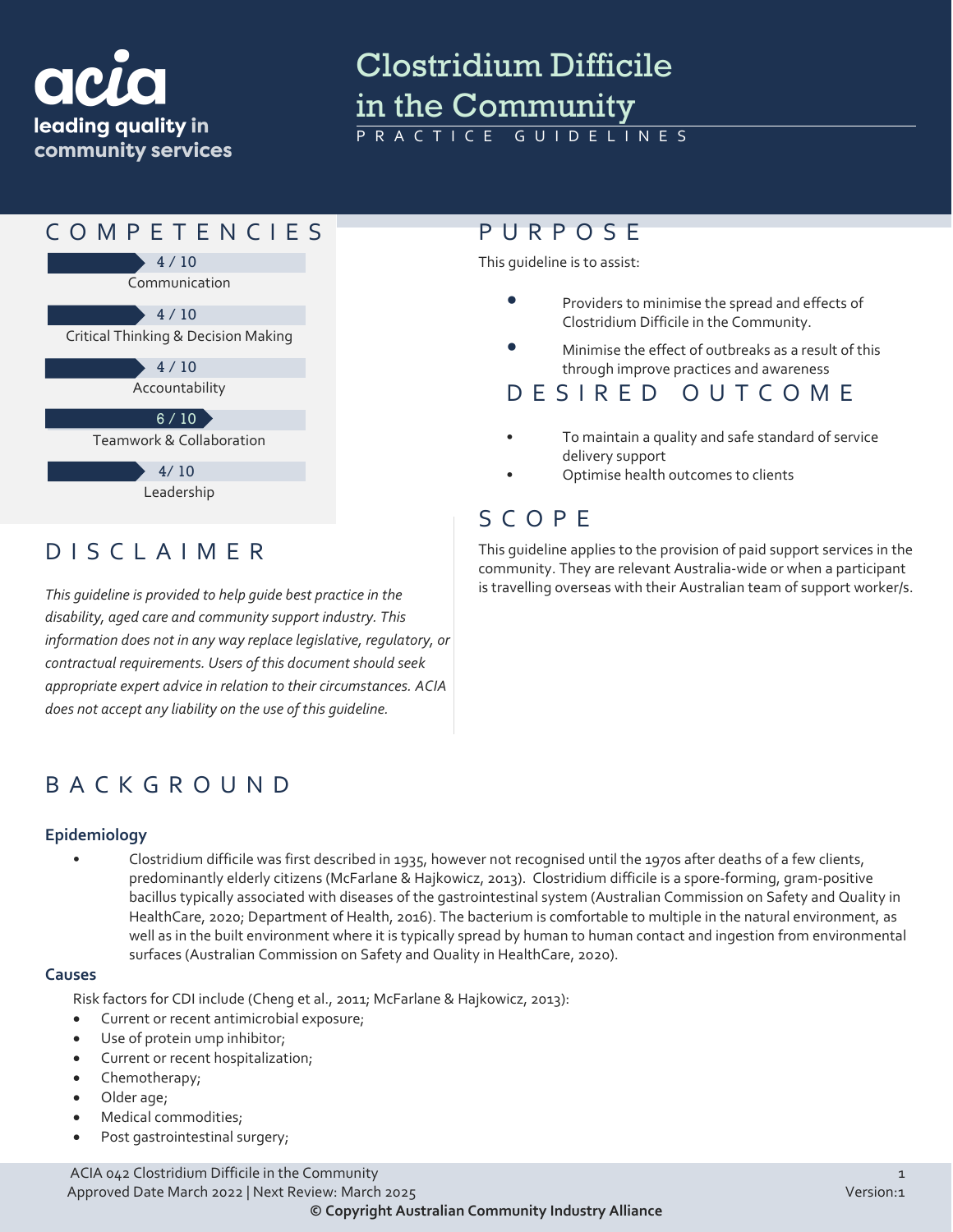- Kidney impairment;
- Previous Clostridium difficile;
- Use of diclofenac.

## **Pathophysiology**

• Symptoms of CDI do range in severity from loose stools, few in volume through too severe diarrhea, fever and systemic toxicity (Department of Health, 2016). Colitis is also very common in Clostridium difficile (Cheng et al., 2011; McFarlane & Hajkowicz, 2013). CDI is commonly known to occur within 5-10 days after commencing antibiotic therapy but can have onset as late as ten weeks after commencement (Cheng et al., 2011). Following ingestion, spores survive in the acidic stomach environment and colonise through to infect the colon where favorable conditions persist.

### **Mode of Transmission**

• Clostridium difficile is spread via the fecal – oral route by ingesting of the spores which are persistent in the environment (McFarlane & Hajkowicz, 2013). At last one third of cases are community acquired and often spreading from asymptomatic carriers including infants (McFarlane & Hajkowicz, 2013). The remaining are thought to be transmitted through poor hand hygiene practices of health care workers (McFarlane & Hajkowicz, 2013).

# DEFINITIONS & SUPPORTING INFORMATIO N

**Community Supports and/or Services** is defined as the provision of paid supports and services in a service user's home or community. It includes but is not limited to, the following activities of daily living:

- personal care or support
- housework or domestic assistance
- transport assistance
- community access
- social support
- nursing services
- clinical supports
- gardening and home maintenance
- palliative care
- respite care

**Support Worker** - A paid person who assists people to perform tasks of daily living so as to participate in social, family and community activities in the person's home and their community. Support Workers have been commonly known in the past as attendant care worker, disability worker, aged care worker, community worker, homecare worker, care worker or paid carer.

**Service Provider** - Organisation or person accountable for the delivery of supports to Clients.

**Carer** - a person that provides supports to the Client at no cost (generally family or friend).

**Client** means the service user, participant, user, care recipient, consumer or person receiving the nursing or support services.

**Plan** means a Service Plan, Support Plan or Individual Plan (however titled – the plan) is a document developed in response to a request for service. It is developed by a Registered Nurse or a person deemed competent by the provider from the service provider, prior to the commencement of service delivery. It outlines the expected outcomes of the requested care/services and the tasks, duties and interventions required to meet the care and service needs of the client (within the parameters of the funding program). The plan guides and directs the individual support worker or Registered Nurse in their day-to- day delivery of the services.

**Registered Nurse** means a person who has completed the prescribed educational preparation, demonstrated competence for practice, and is registered and licensed with the Australian Health Practitioner Regulation Agency (AHPRA) as a Registered Nurse.

**Competent** means having been trained and assessed by a registered nurse or enrolled nurse or approved assessor as competent to safely and appropriately perform a specified task.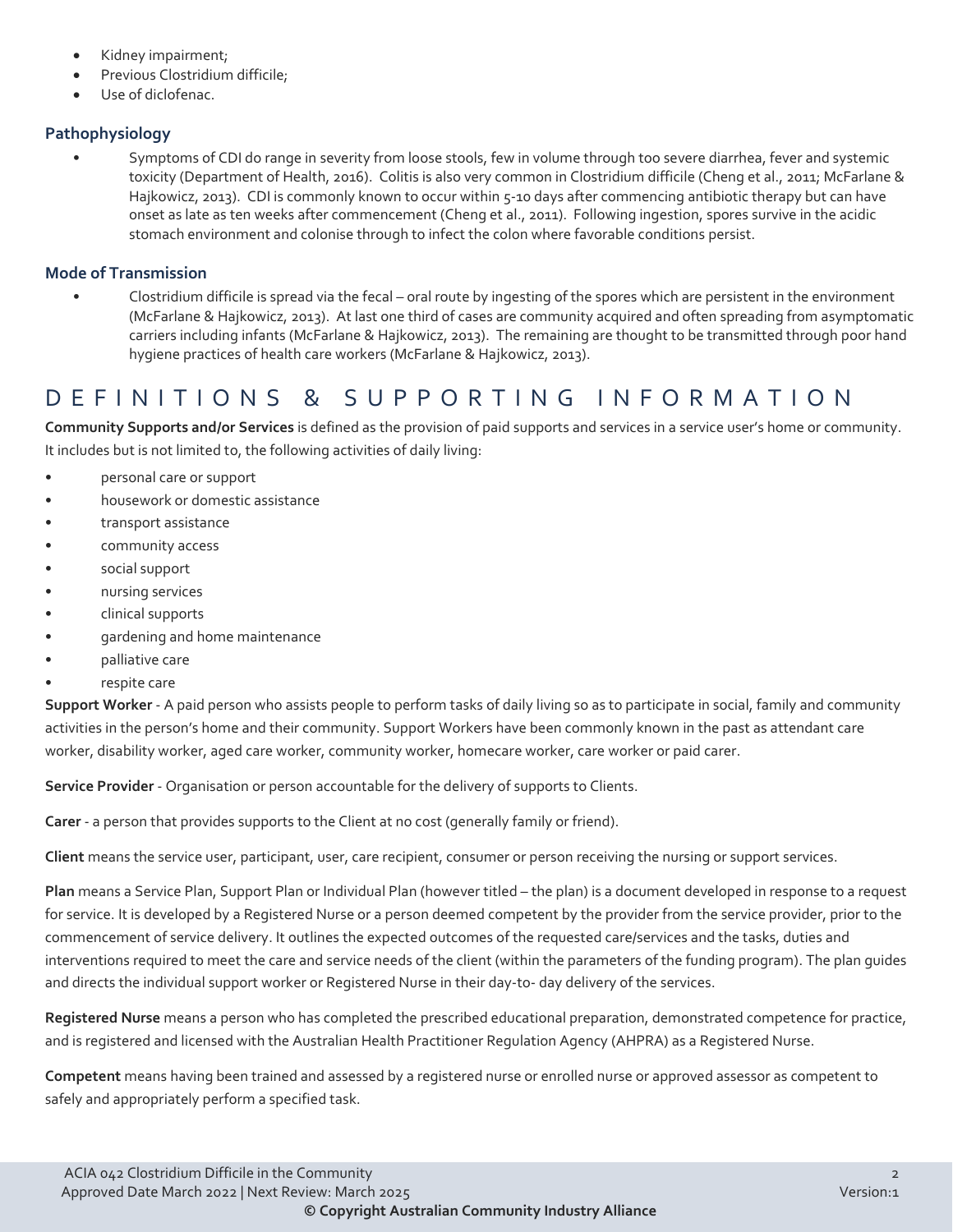# GUIDELINE

A number of strategies for reducing Clostridium difficile exists including effective hand hygiene practices, alcohol-based hand sanitiser, and environmental cleaning (Cheng et al., 2011; Queensland Government, 2019). Hand hygiene practices should be used working with all clients suspected or confirmed with CDI. Whilst soap and water are reported to be one of the most effective methods to reduce transmission, alcohol based sanitiser remains a suitable option especially where gloves are additionally used during client care (ACSQHC, 2018).

Regular environmental cleaning is critical as spores can remain viable on some surfaces for weeks or months, especially on heavily contaminated client equipment and surfaces (Queensland Government, 2019) . Full cleans on discharging of clients is essential to ensure adequate disinfecting is undertaken, which includes curtains and consumables should be discarded (Queensland Government, 2019).

Effective antimicrobial stewardship measures are important in managing this (ACSQHC, 2018; Cheng et al., 2011). Clostridium difficile is almost always linked to use of antibiotics especially where these have been used excessively or for prolonged periods (Queensland Government, 2019). There have even been cases linked to single prophylaxis utilisation. Prudent antimicrobial stewardship is essential to support correct and appropriate antibiotic prescribing (Queensland Government, 2019).

# **Client Education**

Client education includes;

- Hand hygiene education (Queensland Government, 2019);
- Avoiding or stopping anti-peristatic drugs (McFarlane & Hajkowicz, 2013);
- Cease antibiotic therapy where possible (Cheng et al., 2011; McFarlane & Hajkowicz, 2013);
- Monitoring for dehydration (Department of Health, 2016);
- Comprehensive clinical assessment (McFarlane & Hajkowicz, 2013);
- Observation for severe symptoms is important especially when you consider symptoms such as acute abdomen, fever hypotension, ileus and tachycardia (Cheng et al., 2011; McFarlane & Hajkowicz, 2013);
- Symptoms should start to reduce after about three days of treatment therefore monitoring after this period is critical (Cheng et al., 2011; McFarlane & Hajkowicz, 2013).

## **Surveillance**

Healthcare facilities should have in place adequate and well controlled surveillance programs to detect clients with Clostridium difficile infections (ACSQHC, 2018; Queensland Government, 2019). This includes monitoring events, trends and evaluating interventions in order to reduce incidence. The Australian Commission on Safety and Quality in Health Care has been monitoring hospital acquired CDI in public hospitals since 2016, where CDI has been diagnosed as a primary or secondary diagnosis (Australian Commission on Safety and Quality in HealthCare, 2020). Surveillance has shows that in 2018, CDI accounted for 4.46 diagnosis's per 10,000 bed days which has been steadily rising since 2016 by 6.5% (Figure 1; (Australian Commission on Safety and Quality in HealthCare, 2020). However, so too has the utilisation of antibiotic usage as indicated in Figure 1 (Australian Commission on Safety and Quality in HealthCare, 2020). This is a correlation of data that doesn't speak to the improvements in antimicrobial stewardship and associated intervention programs that have been implemented.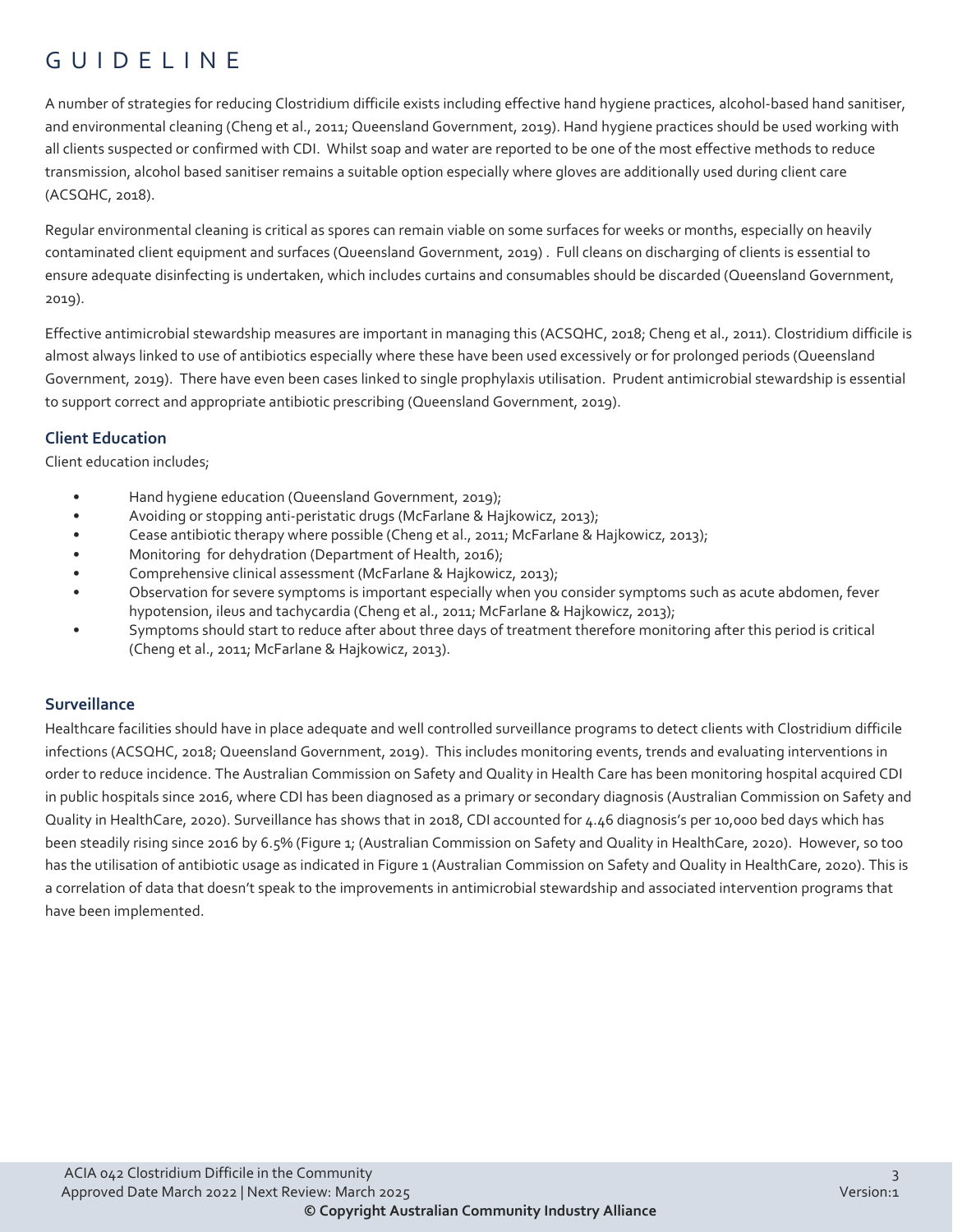



#### *(Australian Commission on Safety and Quality in HealthCare, 2020)*

Figure 2 demonstrates this trend over a five-year trend. This is comparable to that of the United Kingdom as indicated by ACQSHC (2018). The United Kingdom has led the endeavors with mandatory reporting and enhanced surveillance since 2004 which saw a massive decline in prevalence from 14.9 cases per 10,000 client bed days to 3.67 over a ten year period (ACSQHC, 2018). The challenge in Australia is that there are inconsistent guidelines between states and all healthcare facilities which compromise the integrity of maximum improvements.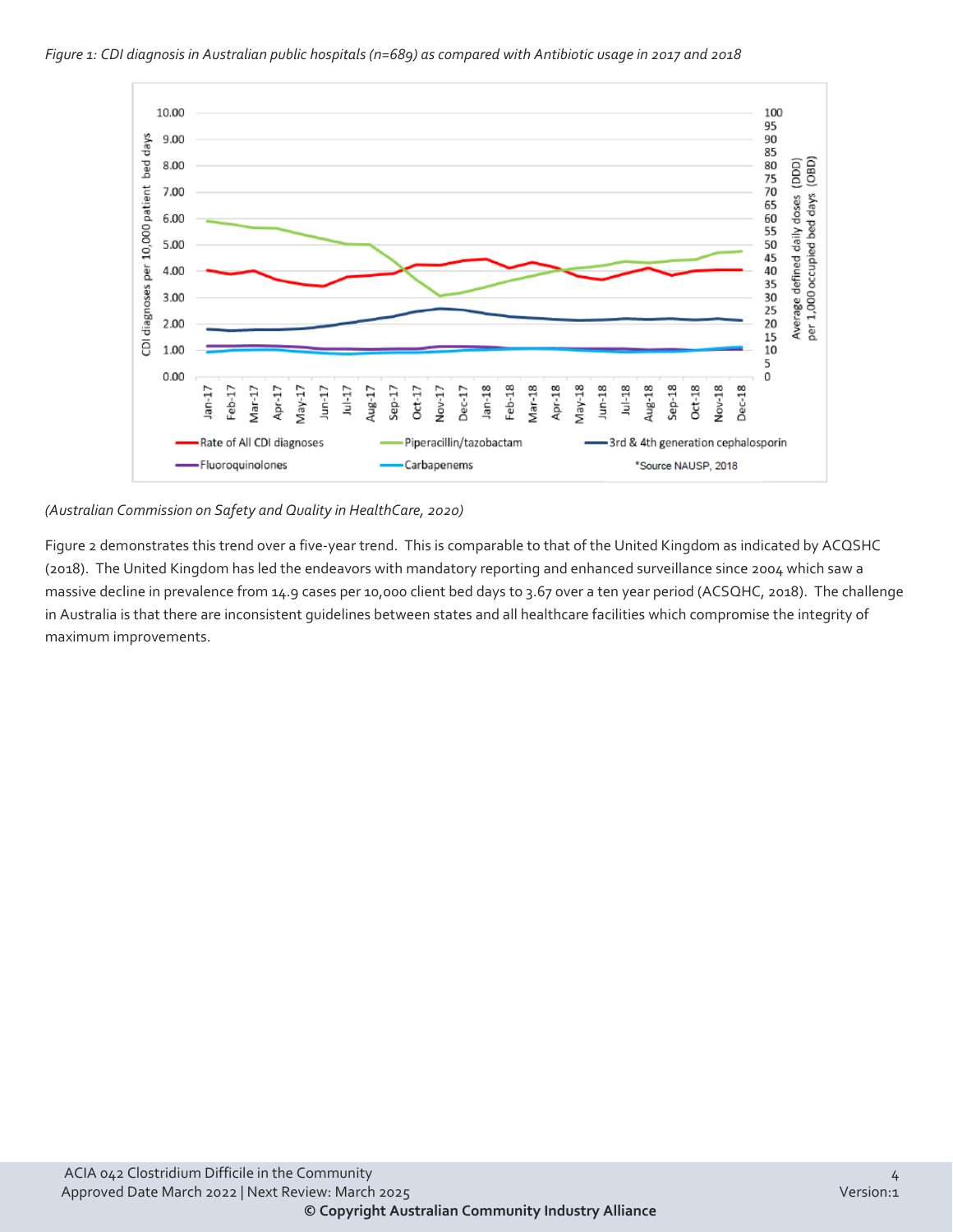

*(ACSQHC, 2018)*

## **Outbreak Management**

Over the last decade or so, Clostridium difficile has been the cause of hospital outbreaks and peaked in 2008 which have slowed after nationwide infection control programs were implemented and outbreaks dramatically slowed (Department of Health, 2016). Community acquired transmission outbreaks have since been more common in infant populations (Department of Health, 2016). In general, there has been very little outbreak concern in Australia however it has been detected and national surveillance program is in place to ensure visibility over the disease (Cheng et al., 2011; Department of Health, 2016).

To assist in outbreak prevention, as soon as clients have diarrhea, stool samples should be sent off as soon as onset is present (ACSQHC, 2018; Queensland Government, 2019). Specimens should be refrigerated until testing can be undertaken. When surfaces have become contaminated or clients with suspected or confirmed CDI are treated, transmission-based contact precautions should be implemented until at least 48 hours after symptoms have ceased (Queensland Government, 2019). These include;

- Single room with ensuite, or cohorting with other CDI clients (ACSQHC, 2018; Queensland Government, 2019);
- Dedicated client care and / or single use equipment should be used (ACSQHC, 2018; Queensland Government, 2019);
- Personal protective equipment including gloves, gowns and aprons should be used (ACSQHC, 2018; Queensland Government, 2019);
- Increased environmental cleaning should be implemented (ACSQHC, 2018; Queensland Government, 2019);
- Reduce unnecessary movement of affected clients (ACSQHC, 2018);
- Signage should be implemented (Queensland Government, 2019).

## **Notification to Appropriate Bodies (If required)**

Currently, notification requirements only exist in Australian public hospital settings where diagnosis is a primary or secondary function of the disease presenting. However, a national surveillance program should be implemented and it is expected all healthcare facilities are monitoring and trending these incidences (ACSQHC, 2018).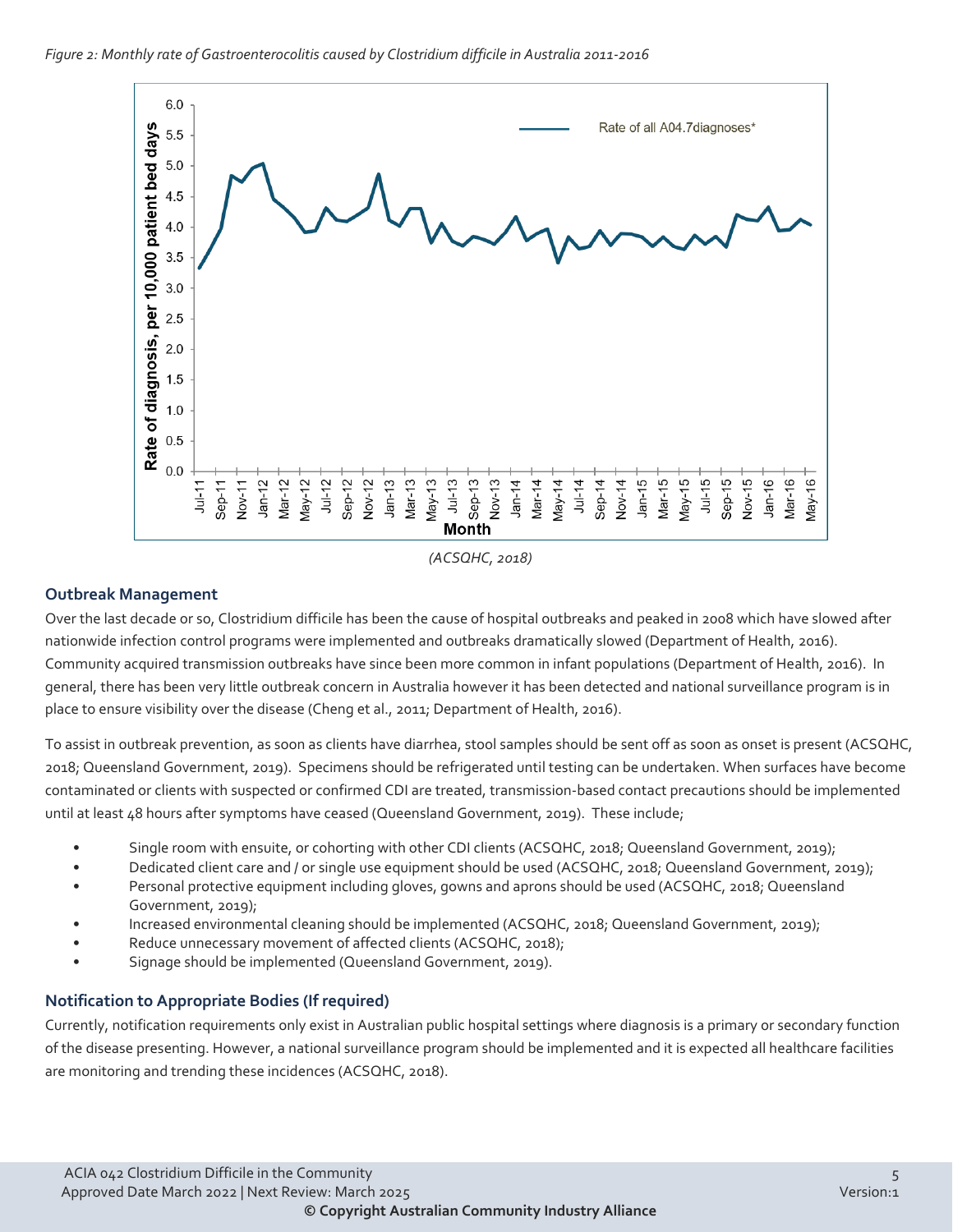## **Impact on Community Healthcare Provision**

Residential aged care offers a complexity of challenges in order to mitigate the CDI risks and undertake adequate surveillance, monitoring and plan for outbreaks effectively. The first core issue that residential aged care faces is that there is limited understanding of the risk factors in the community, despite good evidence in the public hospital sector (ACSQHC, 2018). Community acquired CDI lacks research and evidenced based knowledge for the risk factors in this sector. One can assume by the nature of the previously established risk factors that the elderly and frail who reside in residential aged care offer increased vulnerability for CDI, as too is the previously established overuse of antibiotics leading to increased susceptibility (Feazel et al., 2014; Talpaert et al., 2011).

Antimicrobial stewardship provides for an increasing risk in the prevention and overall control of CDI in residential aged care. Antibiotic prescribing and its overuse has been well documented as leads to increased susceptibility in this cohort of clients (Lim et al., 2014; Lim et al., 2015; Rogers et al., 2018; Stuart et al., 2012). In a study by Stuart et.al. (2012), it was found that one quarter of residents were administered antibiotics for prophylactic reasons and of the antibiotics that were administered overall, 40% didn't meet the criteria for a bacterial infection. Lim et.al. (2014) identified factors influencing prescribing practices of antibiotics, these included the logistical implications of getting medical practitioners into the facilities, a lack of pharmacy support to guide practices, infection control which lacked trained staff (Rogers et al., 2018) and wash primarily nurse driven, variations in policies and procedures and lack of diagnostic services that were readily available to the residential aged care facilities. There are additional pressures from families and the community at large to prescribe and support antibiotic prescription where alternative solutions may have been preferred in line with improved prescribing practice guidelines (Lim et al., 2014). This has lead to the introduction of mandated antimicrobial stewardship practices in residential aged care through the review of clinical governance standards in the sector (Commonwealth of Australia, 2021).

The next issue for residential aged care is the lack of national and consistent practice guidelines to specifically guide the surveillance and management of CDI in the community (ACSQHC, 2018). While improvements have been made in the area of antimicrobial stewardship (Commonwealth of Australia, 2021), there is a lack of standardization around the practices and surveillance of such. Operational practices where the community infection surveillance programs are primarily nurse lead, with frequently untrained staff leading such initiatives provide for challenging milieu (Lim et al., 2015; Sluggett et al., 2020). Further works should be resourced to establish national guidelines on the best practice approach for CDI in the community within residential aged care.

The residential aged care sector is compromised by the very nature of how it is structured and governed in this area to ensure that improvements are taken up by the sector to improve client outcomes. Improvements in training, supervision, surveillance and overall management of CDI in the community should be prioritized to optimise consistent practices